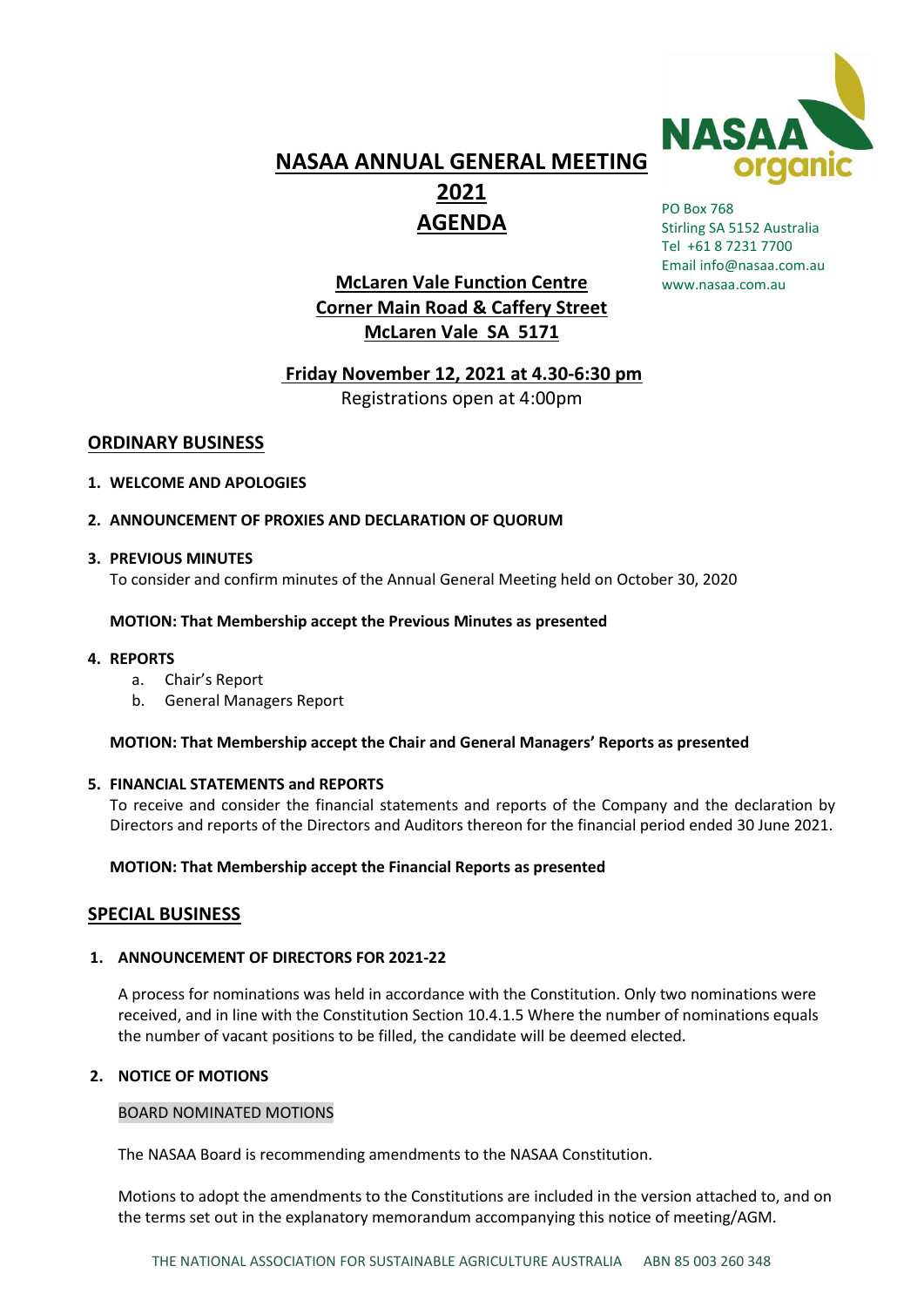#### **MOTION 1: Minor Constitutional Amendments**

To approve minor grammar and punctuation changes to the Constitution including gender specific terms, and the removal of the regulations associated with use of the Company Seal, as presented in the attached 'tracked changes' version of the constitution. Final numeration of clauses will be undertaken as part of the final drafting of approved amendments.

#### **MOTION 2: Directors Renumeration Package as determined by Section 10.9 Remuneration**

That the NASAA Director remuneration package be fixed to a total of \$35 000 and that a fixed payment be given to the Ordinary Board Directors of \$5 000 per year, with additional payments per annum of \$3 500 to the Chair and \$1 500 to the Deputy Chair positions.

#### MEMBER NOMINATED MOTIONS

The following Motions have been presented by Members

#### **MOTION 3: Establishing voting rights to Honourary Members**

To change the term Honorary Member to Life Member

This action requires replacement of the term Honorary Member in Definitions and at Clause 6.7 and removal of Clause 9.14.2 which prohibits Honorary Members from voting.

#### **GENERAL BUSINESS**

There is no General Business tabled.

## **MEETING CLOSED**

**We invite you to stay after the proceedings for some refreshments, a chance to talk to NASAA Organic Staff and Board members, and listen to our guest speaker Julian Cribb.**